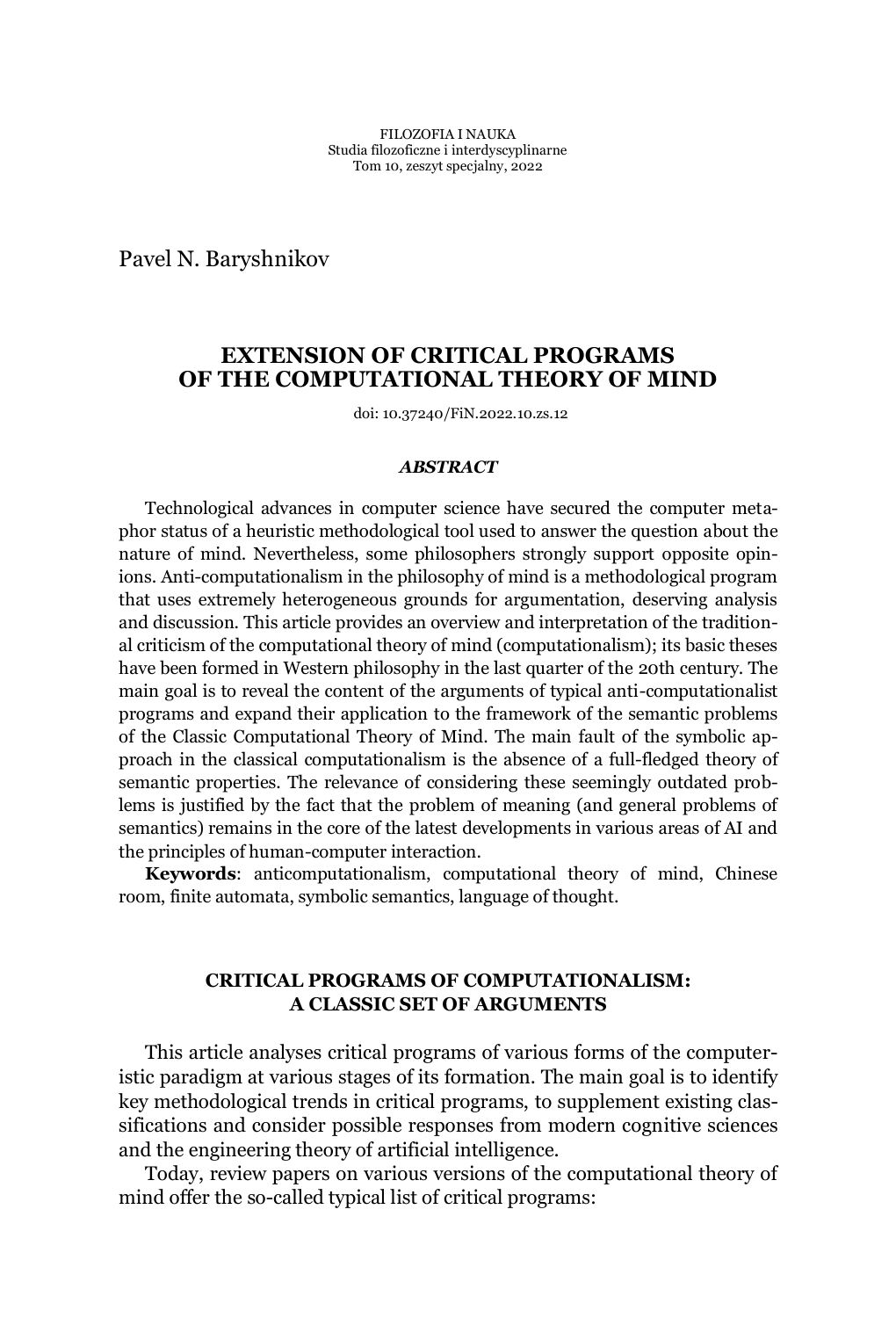- Variations of John Searle's Chinese Room argument,
- $-$  the triviality argument,
- $-$  Kurt Gödel's incompleteness theorem argument,
- $-$  the limits of the computational modeling argument,
- $-$  the temporal argument,

²²²²²²²²²

 $-$  the embodied cognition argument.<sup>1</sup>

Let us consider in more detail each of the above-listed positions, accompanied by our own commentary and interpretation.

#### **The Chinese Room Argument**

Essentially, this argument is based on three assumptions: 1) computations have the properties of multiple realization, whereas the mental does not; 2) intentionality, as opposed to a computer program, is determined by means of content, not syntactic structures; 3) a program is not a product of a computer (it is written by an intelligent coder), while the mind is generated by the brain, where the content of the mind is presented. It is characteristic that Searle's arguments correlate with the problem of information ontology in computing systems, where the translation of regular syntax into arbitrary semantics and vice versa remains extremely relevant.<sup>2</sup>

Today, computationalists have counterarguments based on the newest advances in computer technology only for the judgment number 3. It should be noted that the cyclical and recursive structures of algorithms, in which a program generates other programs, have been known for a long time. Most often, their use was associated with the translation of expressions from a programming language into a low-level language of machine instructions. Today, there is a type of automatic machine learning, when algorithms themselves write sub-programs and train neural networks. We should mention that the code created by a machine surpasses the code written by a programmer in a number of parameters.<sup>3</sup> Of course, the artificial program generation has nothing to do with the products of the mental realm. However, here the very structure of the so-called machine supervisor (observer) is important, during its functioning the autonomy of the entire machine system's behavior increases. As the result of this increasing the complexity of the processed data and the relevance of responses to the user or the physical environment requests increase. All this brings machine intelligence closer to the functional benchmark of the Turing test. In this case, the functional sig-

<sup>&</sup>lt;sup>1</sup> M. Rescorla, *The Computational Theory of Mind*, in: The Stanford Encyclopedia of Philosophy, E. N. Zalta (Ed.), 2017; https://plato.stanford.edu/entries/computational-mind/

<sup>2</sup> J. R. Searle, *Minds, Brains, and Programs*, Behavioral and Brain Sciences, 3 (3), 1989, pp. 417± 424.

<sup>3</sup> T. Simonite, *AI Software Learns to Make AI Software*, 2017; https://www.technologyreview. com/2017/01/18/154516/ai-software-learns-to-make-ai-software/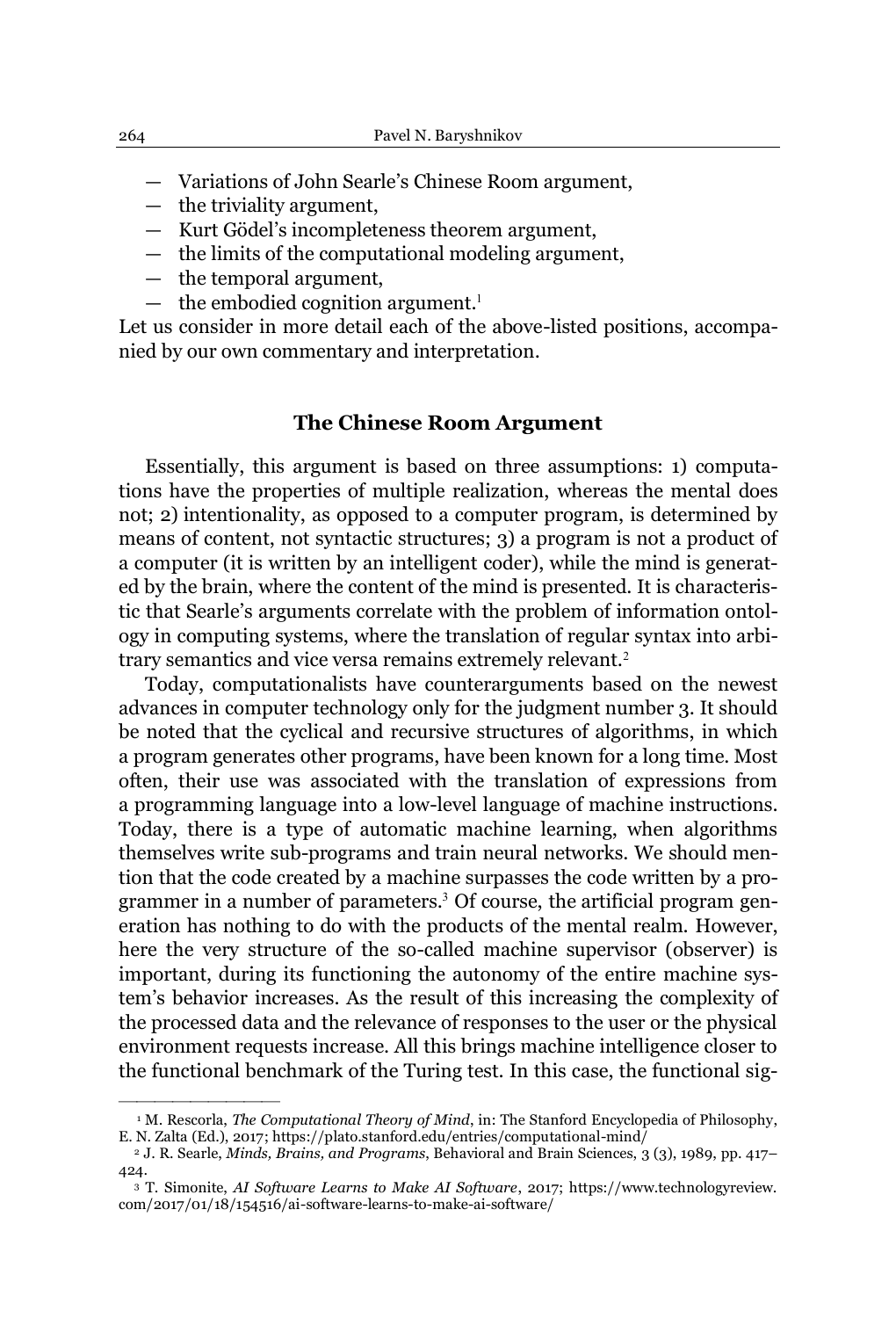nificance of the fact that the machine does not think is leveled—an adequate action is sufficient. There are statistical models of natural language that calculate the probabilities of the distribution over the sequence of tokens. After the stunning results in the generation of natural language texts obtained during the work on the GPT-3 autoregressive transformer, the arguments based on the principle of the "Chinese room" argument can be considered untenable. GPT-3 generates coherent human-like texts by extracting content from a vector representation of a gigantic number of sequences. "GPT-3 was writing articles, penning poetry, answering questions, chatting with lifelike responses, translating text from one language to another, summarizing complex documents, and even writing code."<sup>4</sup> The issue of syntax translating into semantics becomes irrelevant. The issue of the connection between meaning formation and probabilistic statistical models becomes more significant.

### **Triviality Argument**

Triviality as an extreme degree of simplification in describing a certain system underlies the thesis, which is often found in the works of anticomputationalists of the mid-20th century. Essentially, this thesis is about the fact that any physical process can be represented as a computational function, since a quantitative measure is applicable to all properties of matter. "Every ordinary open physical system implements every finite-state automaton."<sup>5</sup> An open system is understood here as a system that has continuous interaction with the environment. This interaction can take the form of information, energy or material transformations due to the permeability of the system boundary. Thus, the Classical Computational Theory of Mind is recognized as trivial, since it represents mind as an open system described by the functions of a finite-state machine. In a simplified form, an abstract finite-state machine starts its operation from the initial state and then changes its internal states in accordance with the transition function. The transition function is defined in terms of the set of states that can be transitioned from the current state. It is important that this set is finite. The admissibility of a transition is determined by regular events that correspond to a finite set of internal states. It is obvious that the complexity level of the interaction between the organism and the environment (not to mention the meaningful properties of mental states) exceeds the executive capabilities of the finite automaton. Computationalists' counter-arguments are based on various modifications of the computational theory, including semantic,

<sup>4</sup> S. Tingiris, B. Kinsella, *Exploring GPT-3*, Packt Publishing Ltd., Birmingham 2021, p. 3.

<sup>5</sup> H. Putnam, *Minds and Machines*, in: Dimensions of Mind, S. Hook (Ed.), New York University Press, New York 1960, pp. 148-180.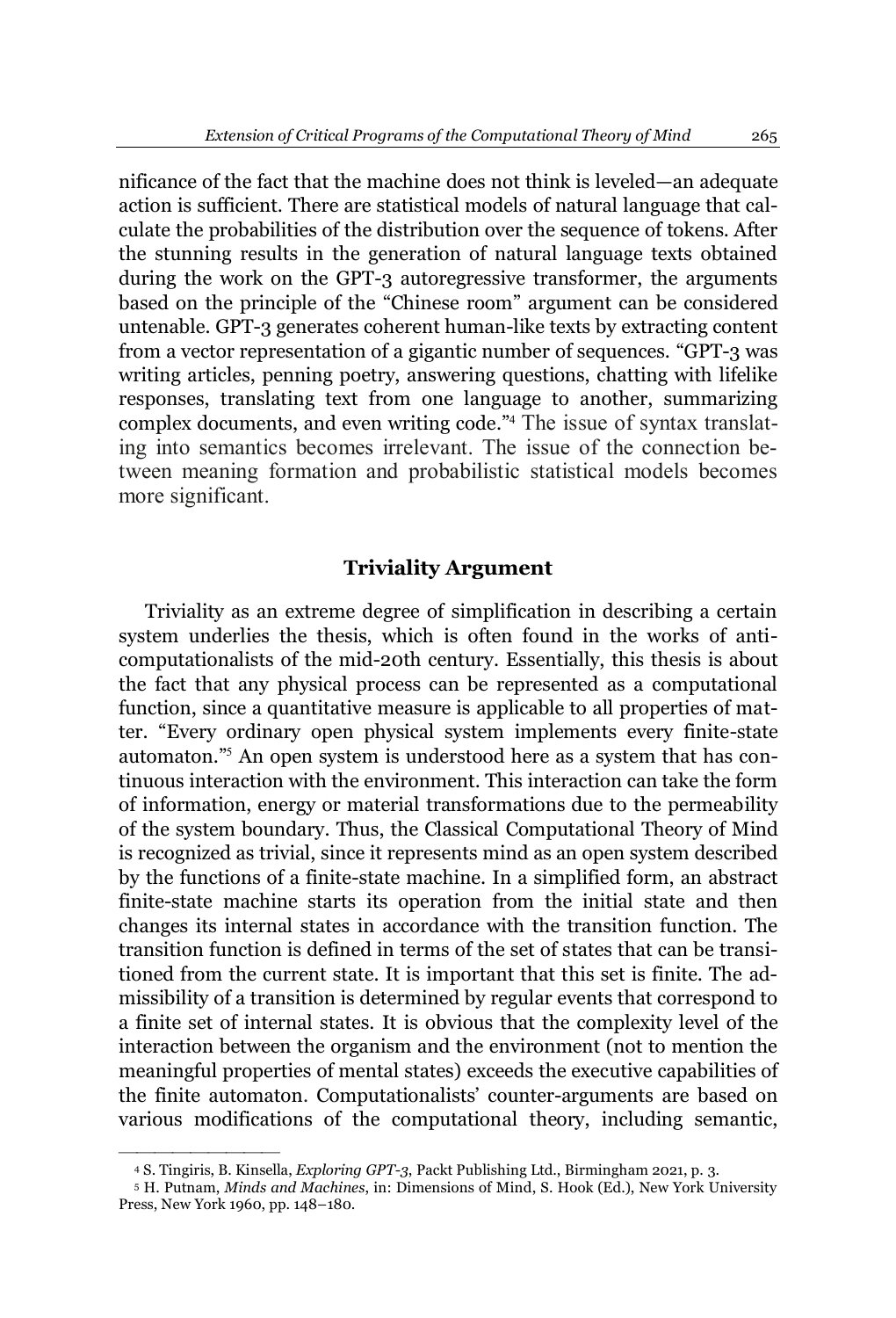causal, and other aspects. In other words, the triviality argument sounds like this: if any physical systems are described by the properties of a finite automaton, then computationalism is trivial; if not, then computationalism is not complete.

# $F$ Gödel's Incompleteness Theorem Argument

Considering that a voluminous set of works is devoted to this problem, let us give a brief (interactive) description of the argument and counter answers.

- Anti-computationalists: human mathematical abilities are superior to the computational capabilities of a Turing machine, because a person is able to understand the meaning of the Kurt Gödel's incompleteness theorem<sup>6</sup> (Lucas, 1961; Nagel et al., 2001).
- ² Computationalists (and philosophers supporting this position): the anti-computationalist understanding of the Gödel's formal systems incompleteness theorem is based on mathematical errors and false premises.

For example, in his comments to Roger Penrose's *Shadows of the Mind*, David Chalmers points to the absence of a direct connection between the Gödel's argument and the non-computability of physical elements in the theory of quantum gravity. <sup>7</sup> Chalmers emphasizes that if each physical component of the brain has a finite number of relevant states, then these causal relations between the states of the brain are representable in a discrete computational form, despite the continuity of natural processes. In other works, he denies the persuasiveness of external and internal critical arguments and points to the universalism of computational models in the reproduction of the causal structure of the mental.

# **Limits of Computational Modeling Argument**

This anti-computeristic "line of defense" is built on the intuitive assumption that there are many aspects in human activity that go beyond the explanatory capabilities of formal systems: creativity, development, understanding, heuristics, planning, etc. The rigid logical limitations of computer models do not allow reflecting the flexibility, stability, and adaptability of many cognitive processes. Criticizing the Classical Computational Theory of Mind, Jerry Fodor points out that Turing-type computer modeling explains

<sup>&</sup>lt;sup>6</sup> J. Lucas, *Minds, Machines and Gödel*, Philosophy, 36, 1961, pp. 112-127; E. Nagel, J. R. Newman, D. R. Hofstadter (Rev., eds.), *Gödel's Proof*, New York University Press, New York. 2001, p. 129.

<sup>7</sup> D. J. Chalmers, *Facing up to the Problem of Consciousness*, Journal of Consciousness Studies, 2, 1995, pp. 200-219.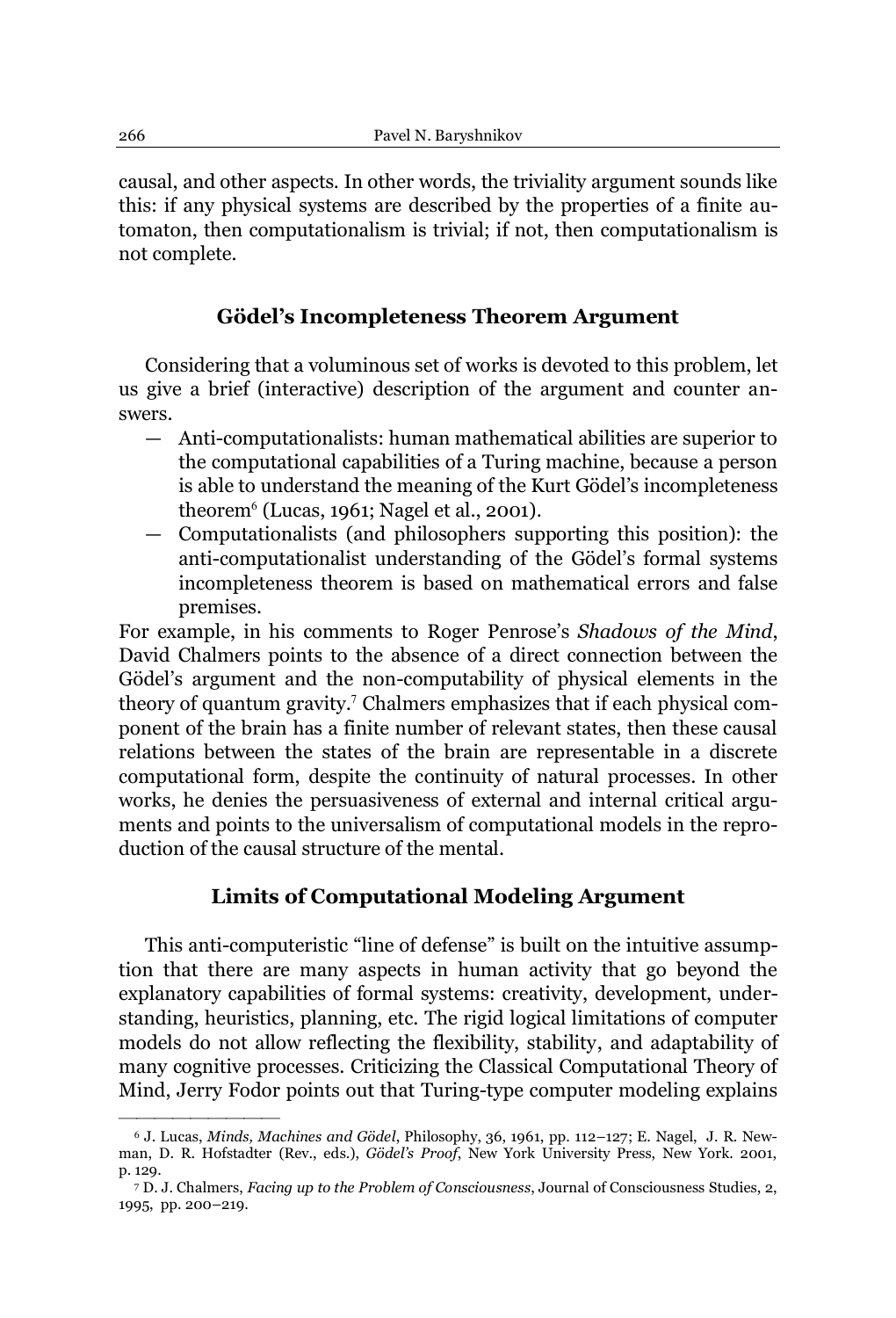only local fragmentary processes and is not able to adequately represent the abductive elements of probabilistic knowledge and conditional experience. 8 Note that when criticizing the early version of the language of thought hypothesis, Fodor's follower S. Schneider opposes to his arguments the idea that, firstly, Turing computations are sensitive to the properties of an integral system, and secondly, abductively derived knowledge is computable within the framework of a formal pragmatists. 9

### **Temporal Argument**

The key thesis defended by this argument is that mental processes take place over time. In addition, the human mind is capable of solving complex problems in a non-trivial way. The main emphasis of the proponents of this argument is that the classical model of sequential computation cannot cope with the explanation of the temporal characteristics of cognition processes. An abstract Turing machine does not take into account the resource constraints (time and energy) imposed on computations by the physical world. It is important to emphasize that this argument is used not only by anticomputationalists but also by proponents of alternative computational approaches.<sup>10</sup>

Various types of neural models or parallel computing are proposed to reproduce the elements of mental processes. It is argued that an abstract computational model can be equipped with temporal properties because each discrete step of computation can formally correspond to a certain moment in time or other physical parameter. The technological interpretation of the representation is of interest. A computer is an artificial system capable of correlating scalar values with analog physical signals. For example, when digitizing sound, the compressed waves are sent to a transducer (microphone diaphragm), which transmits them in the form of voltage fluctuations. These fluctuations are then encoded into a digital bit rate (the number of bits used to transmit data per unit of time). It turns out that at any moment of time the state of the system represents the spatio-temporal states of physical waves.

However, technological comparisons of the operation of neurons with an analog-to-digital converter (ADC) inherit the entire set of engineering complexities. The imperfection of the ADC is due to the fact that when digitizing the analog signal's continual function of the time, distortions and errors are inevitable, to which the limitation of the frequency spectrum is added.

<sup>&</sup>lt;sup>8</sup> J. A. Fodor, *The Mind Doesn't Work That Way: The Scope and Limits of Computational Psychology,* MIT Press, Cambridge, Mass. 2000, p. 126.

<sup>9</sup> S. Schneider, *The Language of Thought: A New Philosophical Direction,* MIT Press, Cambridge, Mass.-London., 2011.<br><sup>10</sup> G. Piccinini, *Physical Computation: A Mechanistic Account*, Oxford University Press, Oxford

<sup>2015.</sup>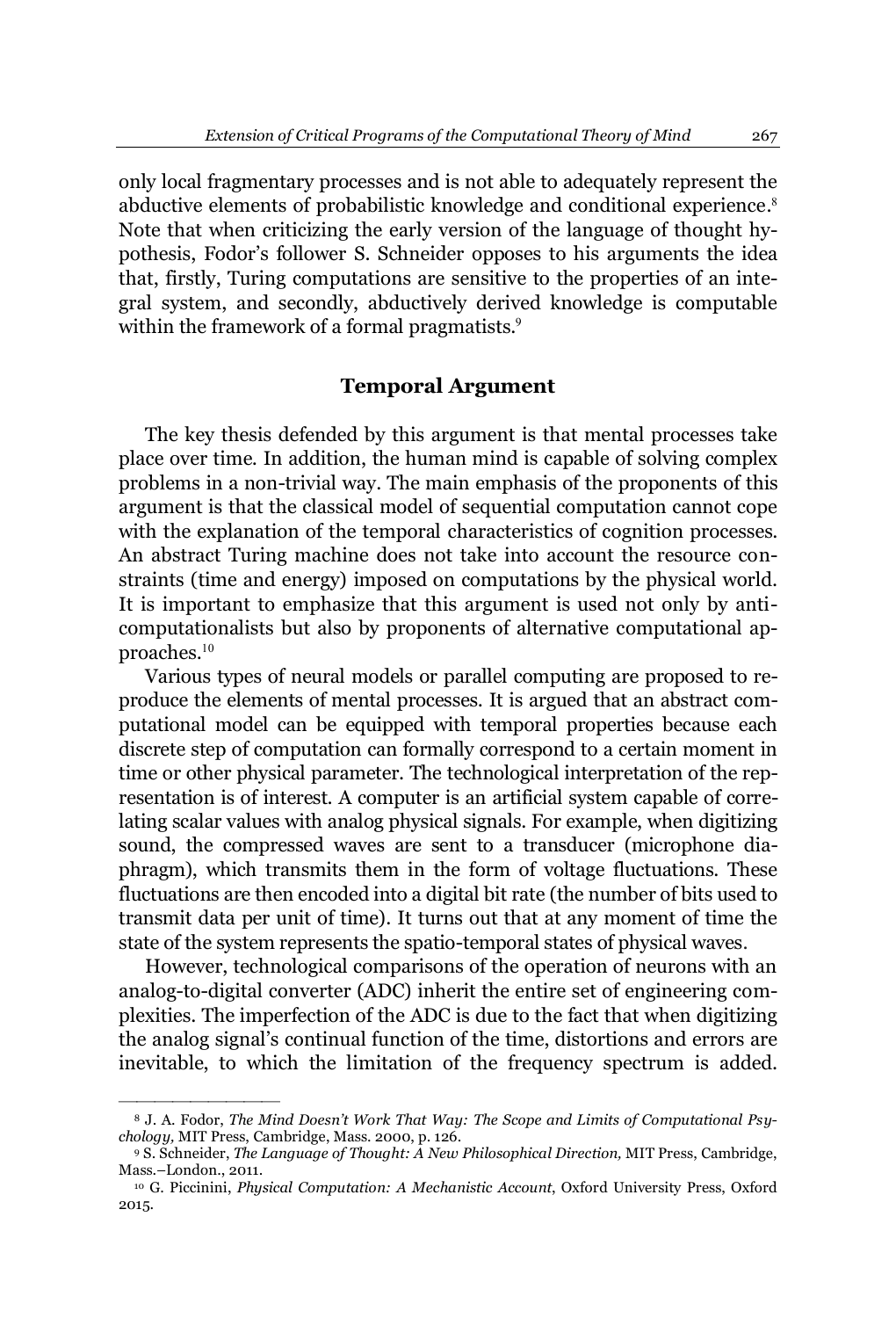Therefore, according to the Kotelnikov-Shannon theorem, a complete digital restoration of an analog signal is impossible. <sup>11</sup> Thus, any digital representation of analog physical processes is always an approximation.

There are analytic computational counterarguments of the following type: the fact that the physics of cognitive processes has continuity does not mean that computational models must include this continuity. Physical states exist in continuous time, but this is not reflected in any way in the digital logic of the device itself. As a result, the idea is substantiated that computational models of mind should not describe absolutely all physical processes in the brain. The question remains open as to whether the continuity of physical processes entails the necessary continuity of cognitive processes. This is not obvious to the supporters of computationalism.

### **Embodied Cognition Argument**

The concept of embodied cognition was formed as a result of the perceptual studies of Maurice Merleau-Ponty and James J. Gibson, who developed an ecological approach. The essence of this approach is to study the unity of cognition and bodily action "built-in" into the challenges of the environment. With this formulation of the issue, the processes of mind cannot be regarded as abstract manipulations of symbols. Computationalism is opposed by environmentalism, in which the unity of mind, body, and environment is described in terms of the theory of dynamical systems. <sup>12</sup> Computationalists, in turn, argue that the computational approach is sufficient to represent the dynamic relations of the organism and the environment in the form of a system of incoming signals and outgoing motor-communicative actions.

Summarizing the so-called typical set of critical anti-computational programs, we can point out that, despite the variety of arguments, they are all united by the same logic of reasoning. This logic is based on the following principle:

 $-$  mental processes are derived from physical ones,

²²²²²²²²²

- $-$  physical processes causative of mental content have computational properties,
- $-$  physical processes in computational models do not cause mental content,
- $\overline{a}$  therefore, computationalism is false, or at least incomplete (does not explain all the variety and complexity and mental content).

In our opinion, the main problem here is that the methodology of computationalism as such is criticized, not its particular applications. The heuristici-

<sup>&</sup>lt;sup>11</sup> V. A. Kotel'nikov, *On the Throughput of "Ether" and Wire in Telecommunications, Uspehi* fizicheskih nauk, 176 (7), 2006, p. 762 (in Russian).

<sup>12</sup> F. J. Varela, E. Thompson, E. Rosch, *The Embodied Mind: Cognitive Science and Human Experience*, MIT Press, Cambridge, Mass. 1991.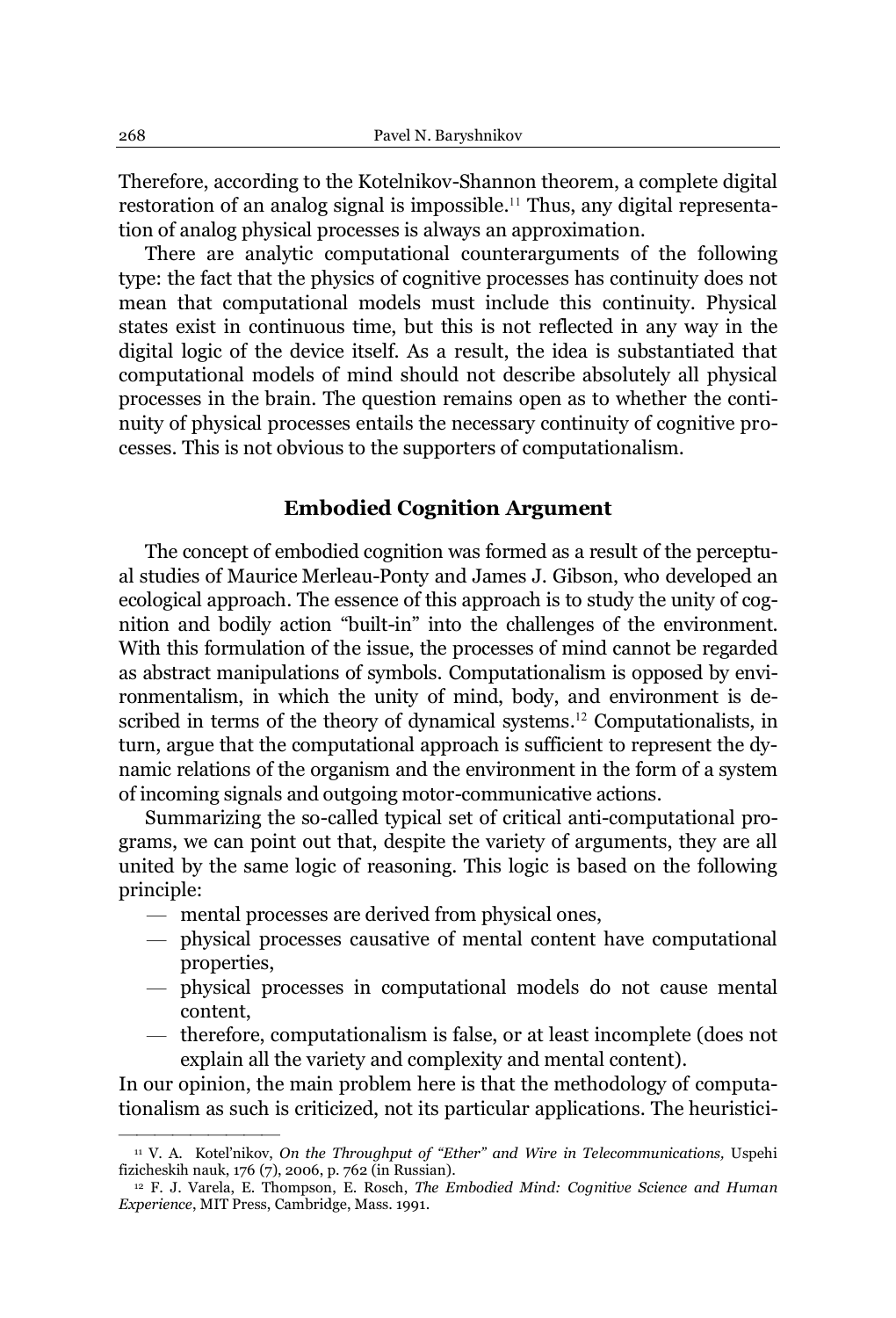ty of the computer metaphor in cognitive sciences and the philosophy of mind is so high that it is rather difficult to identify the weaknesses of computationalism in general. Criticism can be strengthened by narrowing the methodological field.

# **ANALYTICAL CRITICISM OF THE COMPUTATIONAL THEORY OF MIND**

Next, we present the arguments aimed precisely at the classical Fodor's program of the Computational Theory of Mind in the framework of the provisions of the language of thought hypothesis (LOTH). The term "analytical" in the title of the paragraph is associated with the method of conceptual analysis of the main criticism arguments, which is used by a number of authors.<sup>13</sup> Some examples from the "typical list" also overlap with analytical criticism. The key problem here is related to the semantic properties of mental states. Therefore, special attention is paid to clarifying the meaning of the terms used and the contexts of their use. The specificity of the analytical approach also lies in the fact that the thematic area shifts from the problem of computability and logical representability to the problem of meaning, which inevitably brings the research focus to the field of philosophy of language.

Here, it is important to point out the key concept that will be used in constructing the criticism of the CTM—derived intentionality. Intentionality in modern analytical philosophy is interpreted very broadly. In this context, intentionality is understood as the inherent ability of mental states to be aimed at some object or some content. Derived intentionality is understood as the content of linguistic expressions inherited from the primary intentional states of mind used for purposes that lie outside the propositional content of the expression.

There are two different lines of the CTM criticism, but both use the concept of derived intentionality. Each of these critical lines presents difficulties for the computational approach, but the essentially these difficulties differ. The first line is Causal Derivation Objection. The problem with the CTM is that the intentionality of linguistic symbols (prescriptions, illocutionary acts) causally depends on the intentionality of mental states and acts of meaning assignment. The second line of criticism is Conceptual Dependence Objection, which puts forward the following thesis: the conventional concept of "symbolic meaning" conceptually depends on the concept of "mental meaning," which has an internal a priori content.<sup>14</sup> Thus, the first line states

<sup>13</sup> S. W. Horst, *Symbols and Computation. A Critique of the Computational Theory of Mind*, Minds and Machines, 9 (3), 1999, pp. 347-381; K. M. Sayre., *Intentionality and Information Processing: An Alternative Model for Cognitive Science*, Behavioral and Brain Sciences, 9 (1), 1986, pp.  $121 - 138.$ 

<sup>14</sup> S. W. Horst, *Symbols and Computation «*, op. cit., p. 354.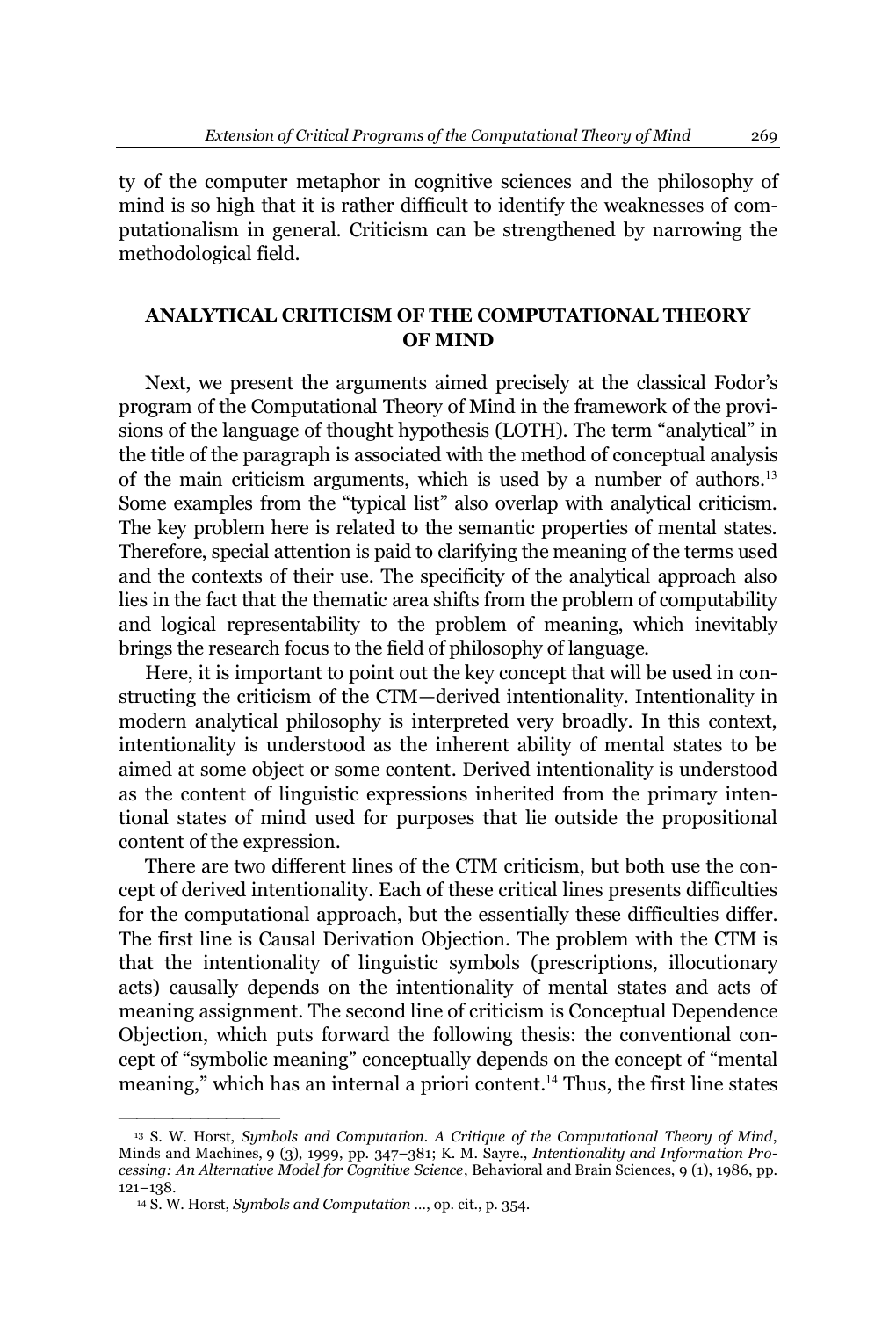that there is nothing inherent in the semantic properties of symbols, depending on mental states, representations, and discursive symbols. The second line, on the contrary, indicates two types of meanings (symbolic and mental), which cannot be reduced to the same ontology. Let us take a closer look at each of the criticisms.

# **Causal Derivation Objection**

Causal intentionality is a problem that constitutes the most popular criticism of the CTM. A typical representative of this type is the Chinese Room argument. The semantic properties of intentionality can be inherent in both mental states and linguistic tokens (inscriptions, illocutionary acts). The illocutionary act expresses the semantic characteristics of the mental state. This expression takes place when the speaker performs the act of assigning a meaning that fills the sounds of speech or forms of writing with the content of the intentional state. Intentional causation is possible when the speaker's intention (aimed at making the tokens express a state) causes the utterance to have intentionality. In fact, in order to realize a causal explanation of language tokens, it is necessary to distinguish between two states of the speaker:

- 1. mental state expressed by a linguistic act;
- 2. an intentional act, by which the content of this mental state is communicated to the spoken sounds.

These clauses contain inconsistencies for the CTM. The semantic properties of symbols are causally derived from mental states, although the semantic properties of mental states are not derivatives. Therefore, it would be false to explain the semantics of mental states through the semantics of symbols, because:

1. The semantics of mental states is not derivative.

²²²²²²²²²

2. Any explanation of significant (relevant) symbols requires an explanation of the semantic properties of symbols, which in turn require an explanation of the semantic properties of mental states.

The argument consists of two statements and looks very convincing:<sup>15</sup>

- A. All symbols with semantic properties have to have these properties derivatively.
- B. None of the semantic properties of mental states is derivative.

The latter statement directly contradicts the CTM, which states that the semantic properties of mental states are derived from the semantic properties of mental representations.

<sup>15</sup> S. W. Horst, *Symbols, Computation, and Intentionality: A Critique of the Computational Theory of Mind*, CreateSpace, Charleston, SC 2011.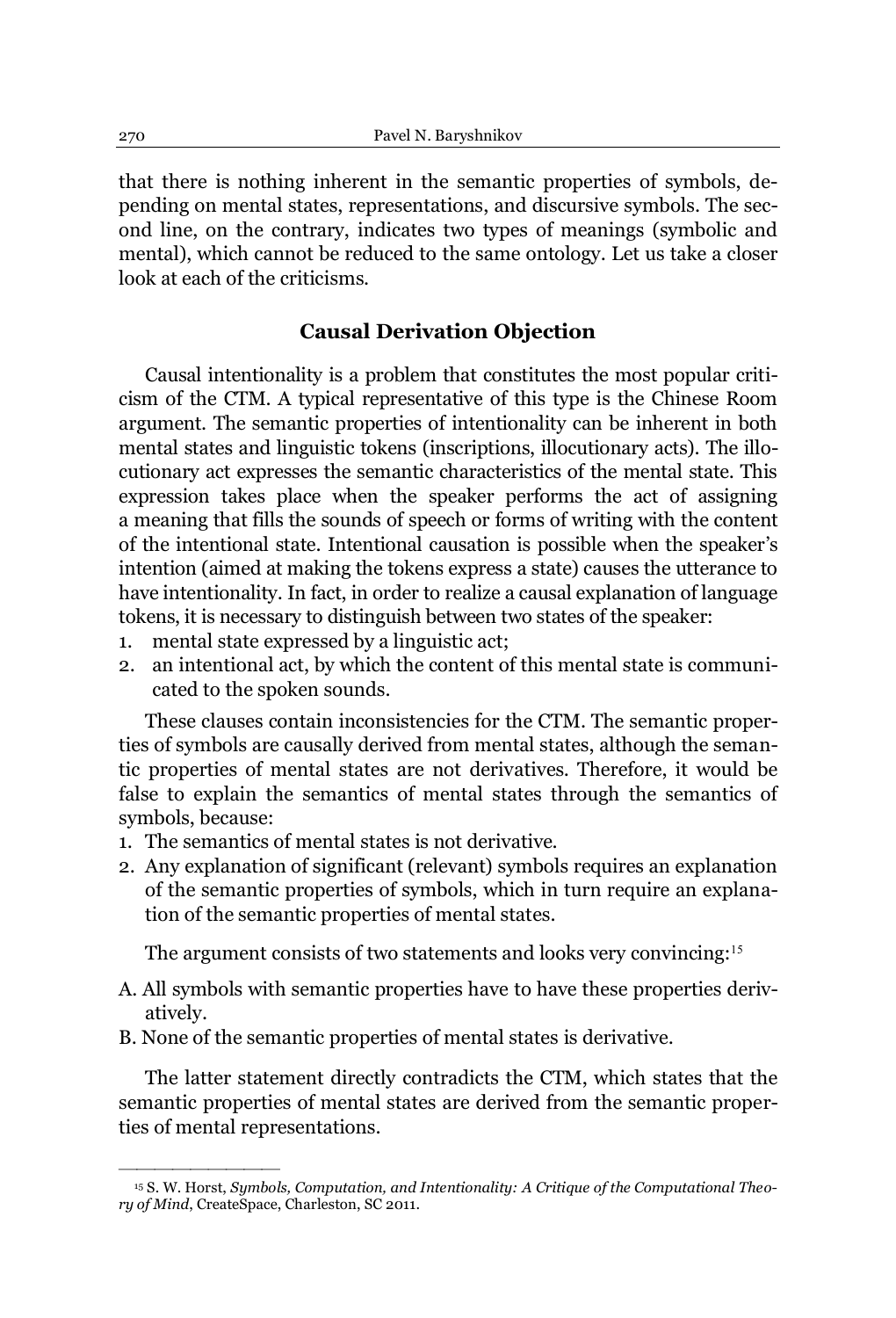Taking an extreme position, Daniel Dennett argues that the semantic properties of high-level cognitive processes are derived from low-level cognitive states (from the intentions of genes).<sup>16</sup> Objection A looks surmountable if we prove that all tokens (inscriptions, sayings, computer symbols) are derivative. Fodor points out that the only way symbols can acquire semantic properties is by inheriting dependence on certain entities that have meaning, or as a result of the act of assignment. However, if Searle asserts that the semantic properties of speech causally depend on the intentional states of the speaker, then Fodor points out that the semantic properties of symbols of mentalism (the language of thought) are inherent. Consequently, the symbols of mentalism have a special nature, different from the symbols on the tape of the Turing machine. This raises the question of the nature of mental computation and its relationship to traditional computationalism.

#### **Conceptual Dependence Objection**

This objection is based on the violation of the identity of terms in the analysis of the semantic properties of mental states and symbols. The terms "intentionality," "semantics," "meaning," "reference" are used concurrently both when discussing the semantic properties of mental states and when discussing the semantic properties of symbols. However, these terms may have different content, which depends on the context of the subject area. In the expression "A means ..." the verb "mean" will have certain content if A is a mental state and different content if A is a symbol. Horst connects such a vague semantics with the paronymy of terms, giving examples of the below type:

(1) *Healthy body / Healthy food.*

or

²²²²²²²²²

(2) Many of John's thoughts have been about Mary of late. / The in*scription of the name "Mary" in John's dairy are about Mary.* <sup>17</sup>

It is interesting to consider an example which demonstrates the differences in the semantic intentional properties of mental states and symbols through the contextual differences in the meaning of the preposition "about."

The term "derived intentionality" has similar paronymy. Derived intentionality for symbols (especially in the computer memory tape) does not overlap with the intentionality of mental processes. GO symbols can be interpreted within the lexical convention of the English language (in which case it would be the verb of movement "to go"); can be interpreted in the convention

<sup>16</sup> D. C. Dennett, *Consciousness Explained*, Penguin, London 1991, p. 74.

<sup>17</sup> S. W. Horst, op. cit., *Symbols and Computation ..*., 1999, p. 350.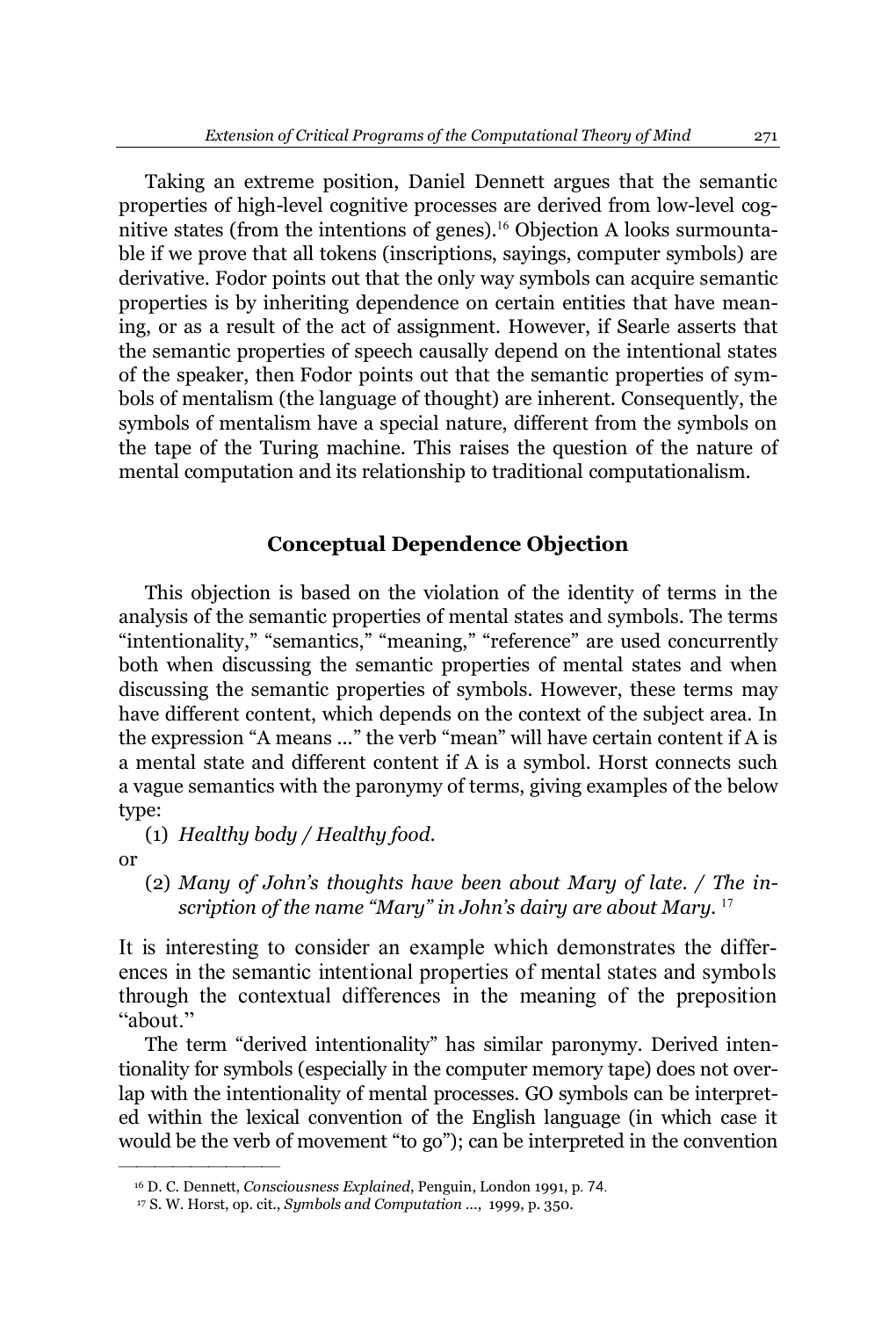of the Japanese language (then it will be a noun meaning a board game). Although, it is worth pointing out that here we only talk about phonetic symbols, since graphically in the Japanese convention, the game should be indicated by the hieroglyph 碁. Without interpretive conventions (compilation algorithms), these symbols—GO or  $\frac{1}{6}$ —mean nothing.

Thus, the CTM semantic problem has two separate interpretations: in terms of mental states and in terms of symbolic operations. In this case, it is important for the CTM proponents to indicate in which interpretative convention the term "meaning" is used and whether it relates to the content of mental states. As a result, conceptual dependency can be expressed by the following simple statement:

*Concept X is conceptually dependent on concept Y only if an adequate analysis of X includes the mention of Y.*

Based on the conceptual dependence thesis, S. Horst summarizes the provisions of his criticism of the CTM approach to intentionality in ten statements:<sup>18</sup>

- 1. Semantic terms like "intentionality," "semantics," "meaning," "reference´ are paronymic and used in different meanings in relation to mental states and symbols.
- 2. It is necessary to distinguish between the ways of using these terms in relation to the semantic properties of mental states and symbols.
- 3. Expressions applicable to the semantic properties of symbols are conceptually dependent on expressions applicable to the semantic properties of mental states.
- 4. Analysis of the attributes of the semantic properties of symbols reveals this dependence, since in the CTM, the semantic properties of symbols refer to the semantic properties of mental states.
- 5. Any attempt to represent the semantic properties of mental states in terms of the semantic properties of symbols will regress and form a vicious circle.
- 6. When the CTM claims that mental representations have semantic and syntactic properties, the question arises whether it is about (A) the semantic properties of mental states, (B) the semantic properties of symbols, or special computational semantics (C).
- 7. Acceptance of interpretation A does not make sense.
- 8. Acceptance of interpretation B leads to regression.
- 9. Accepting C, we get convinced that there is no adequate theory of semantic properties in the CTM.
- 10. The explanatory weakness of the CTM stems from an unclear "vocabulary" of semantic terms.

<sup>18</sup> Ibidem, pp. 354-355.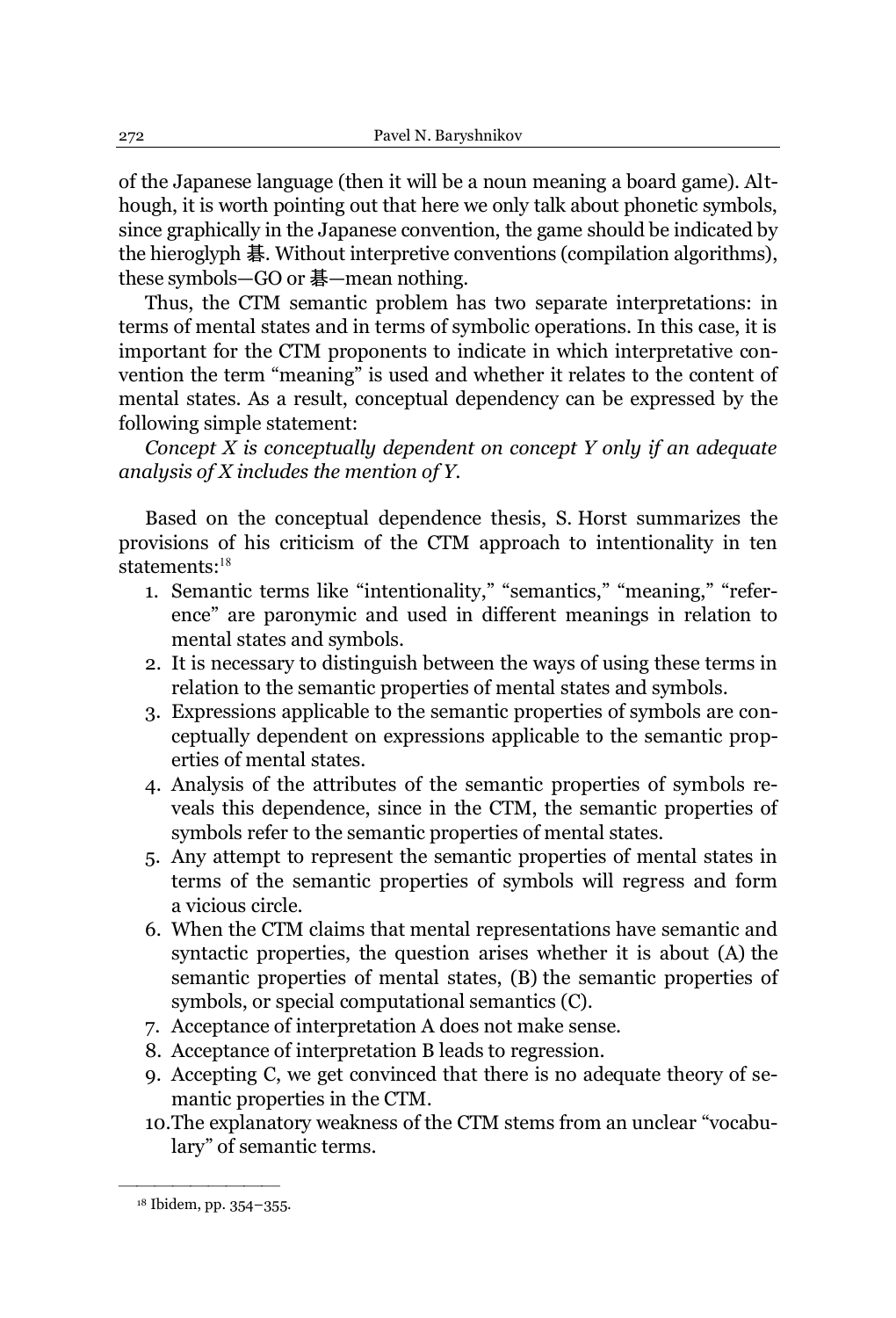It is necessary to point out that Horst's argumentation is further strengthened by the fact that a symbol in the traditional semiotic sense differs from the abstract symbols that are manipulated by the "printer" on the Turing machine tape. Here we go back to the metaphorical origins of computationalism. A semiotic symbol in any sign system is a conventional designation of a concept, idea or phenomenon, the content of which is attributed conventionally. In computing systems, a symbol is comparable to a quantitative representation of information. That is, symbolic elements (for example, in the ASCII standard) are structural units of information, the semantic properties of which are exhausted by its specification reflecting functions, information and control relations. At the same time, a symbol in the computing system does not indicate anything other than its own functional properties. What is the specificity of the computer program symbols semantics, and to what extent is this semantics comparable to the semantics of mental states? In other words, does the CTM have sufficient explanatory power in mind-related issues?

In computer science, semantics is the meaning of an abstract syntax (sic!), expressed in terms of a rigorous mathematical model. Semantics in one case represents the set of admissible transformations over the syntactic model. For example, the compiler translates the program language into an equivalent machine language description. In another case, semantics is a description in the metalanguage of permissible transformations, as, for example, in the case of the line-by-line work of the interpreter.

The essence of the computer programs semantics is to create rules for assigning values to the symbolic components of these programs. The specificity of the semantic properties of computer symbols is expressed in the definition of some effectively computable relation as a denotation. This is a basic prerequisite for the adequate functioning of a computer. There are three types of programming languages semantics, the properties of which are really difficult to compare with the content side of mental states (operational semantics, propositional semantics, and denotational semantics). The semantic properties of computer symbols are reduced to the consistent computation of syntactic structures within the constraints of computation theory. Due to the fact that computations are carried out on the physical components of machines, hardware restrictions related to the amount of RAM, processor clock frequency, physical time, etc. are imposed here too.

Thus, we come to the conclusion that the main function of symbolic semantics is the consistency of program syntax with opcodes, addressing modes, and numeric equivalents that will be implemented in the physical states of the machine. Despite the fact that this definition intersects with the functionalist interpretation of mind/brain, it is necessary to recognize the following: if we recognize the content side of phenomenal experience, then the computational understanding of semantics in this matter looks useless.